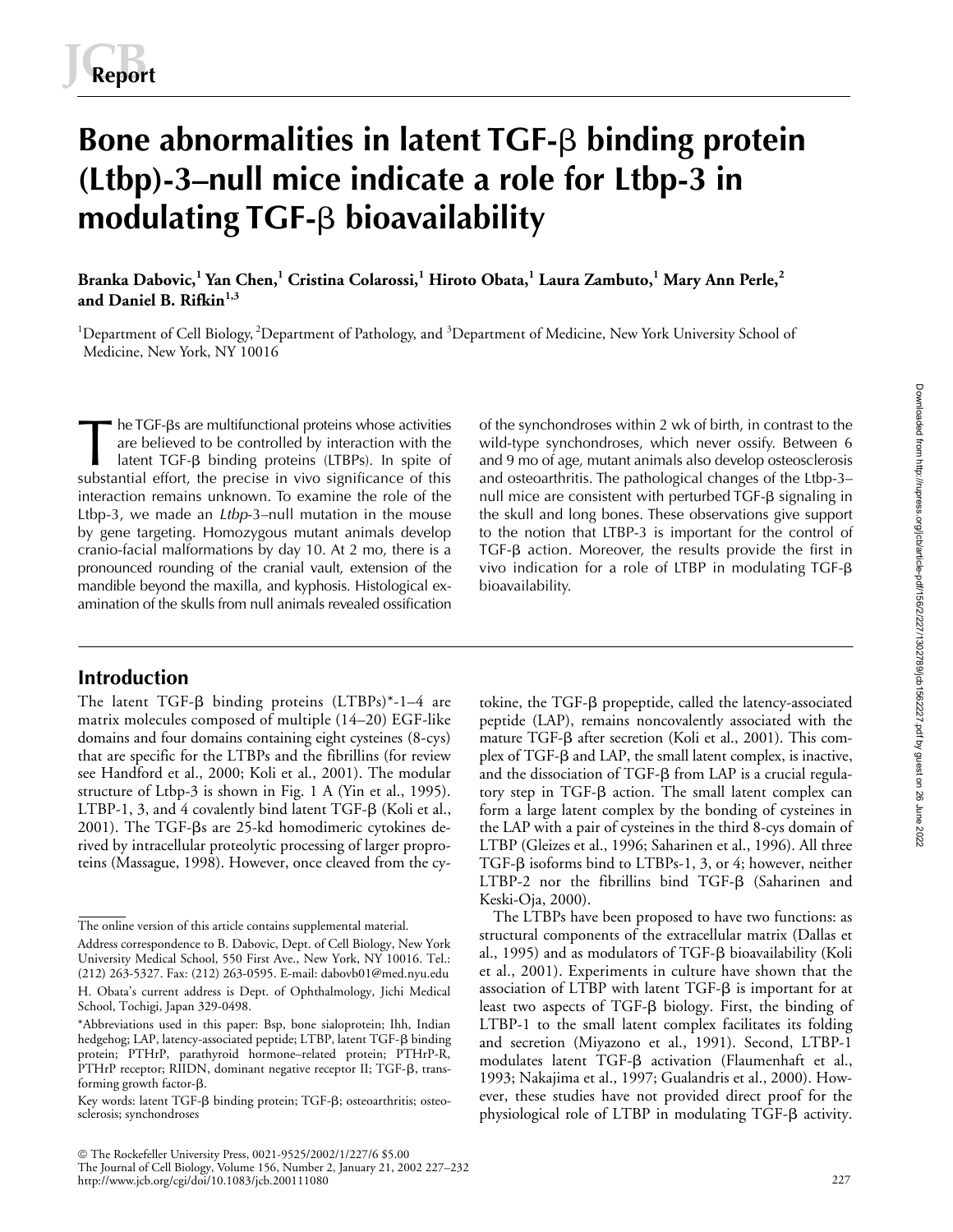

Figure 1. *Ltbp-3* **targeting strategy.** LTBP-3 protein structure. The region deleted in the targeted locus is underlined.

To address this point, we have generated Ltbp-3–null mice. These mice have an altered skull shape caused by the premature ossification of the cranial base synchondroses. In addition, there is enhanced accumulation of trabecular bone in the long bones and vertebrae and degeneration of the articular cartilage as the animals age. These phenotypic abnormalities are consistent with postulated roles of TGF- $\beta$  in bone formation and homeostasis. As such, this report represents the first indication for physiological control of TGF-ß activity by an LTBP.

# **Results and discussion**

## **Generation of Ltbp-3–null mice**

Ltbp-3–null mice were produced by gene targeting using a targeting vector to replace two exons containing a nonunit number of codons (Joyner, 1995), including bases 278–807 of the ORF with the neo<sup>r</sup> selectable marker (see online supplemental material, available at http://www.jcb.org/cgi/ content/full/200111080/DC1, for details). These two exons code for the first EGF-like repeat, the pro-gly–rich region, and the beginning of the first 8-cys domain (Fig. 1). This deletion causes a frameshift in the ORF and premature termination of translation. Three clones (17, 22, and 25) with homologous recombination in the *Ltbp-3* gene were detected by Southern blot analysis (unpublished data), and two clones were used to produce chimeric animals. Ltbp-3– null animals were obtained by crossing heterozygous progeny of chimeric mice. Northern blot hybridization of lung

Figure 2. **Ltbp-3–null mouse.** (A) Detection of *Ltbp-3* mRNA in total lung RNA by Northern blot hybridization. (Top) Northern blot hybridization.  $+/+$ , Wild-type;  $-/-$ , Ltbp-3-null animal. (Bottom) ethidium bromide image of RNA before transfer. (B) X-ray radiography of 2-mo-old wild-type and Ltbp-3– null mice.



А



Figure 3. **Histology of wild-type and Ltbp-3–null skulls.** (A and B) Fusion of bones of the skull base in 3-wk-old Ltbp-3 mice. Whole mount skulls of wild-type (A) and mutant (B) animals were stained with alcian blue for cartilage and Alizarin red S for calcified bone, and skull bases were dissected. Arrows point to synchondroses between occipital (oc), sphenoid (sp) and presphenoid (ps) bones. (C and D). Histology of the skull base of 3-wk-old wild-type (C) and Ltbp-3–null (D) animals. Cartilage is stained red and bone blue. The basooccipital–basosphenoid synchondrosis is on the left.

RNA from null animals with a probe mapping  $3'$  from the deleted region showed the absence of the *Ltbp-3* transcript (Fig. 2 A). Therefore, we concluded that these mice were effectively Ltbp-3–null animals. Ltbp-3–null mice were born in the expected Mendelian ratio with no apparent defects. By day 10, null animals displayed a rounded head and shortened snout. X-ray radiography of 2-mo-old mutant mice revealed a domed skull, abnormal apposition of the upper and lower incisors, and curvature of the cervical and thoracic vertebrae (thoracic kyphosis) (Fig. 2 B).

## **Craniofacial abnormalities**

The appropriate anatomical development of the skull requires the coordinated growth of the membranous and endochondral bones to accommodate the increasing size of the brain. Therefore, the sutures between the bones of the cranial vault as well as growth plates in the skull base remain

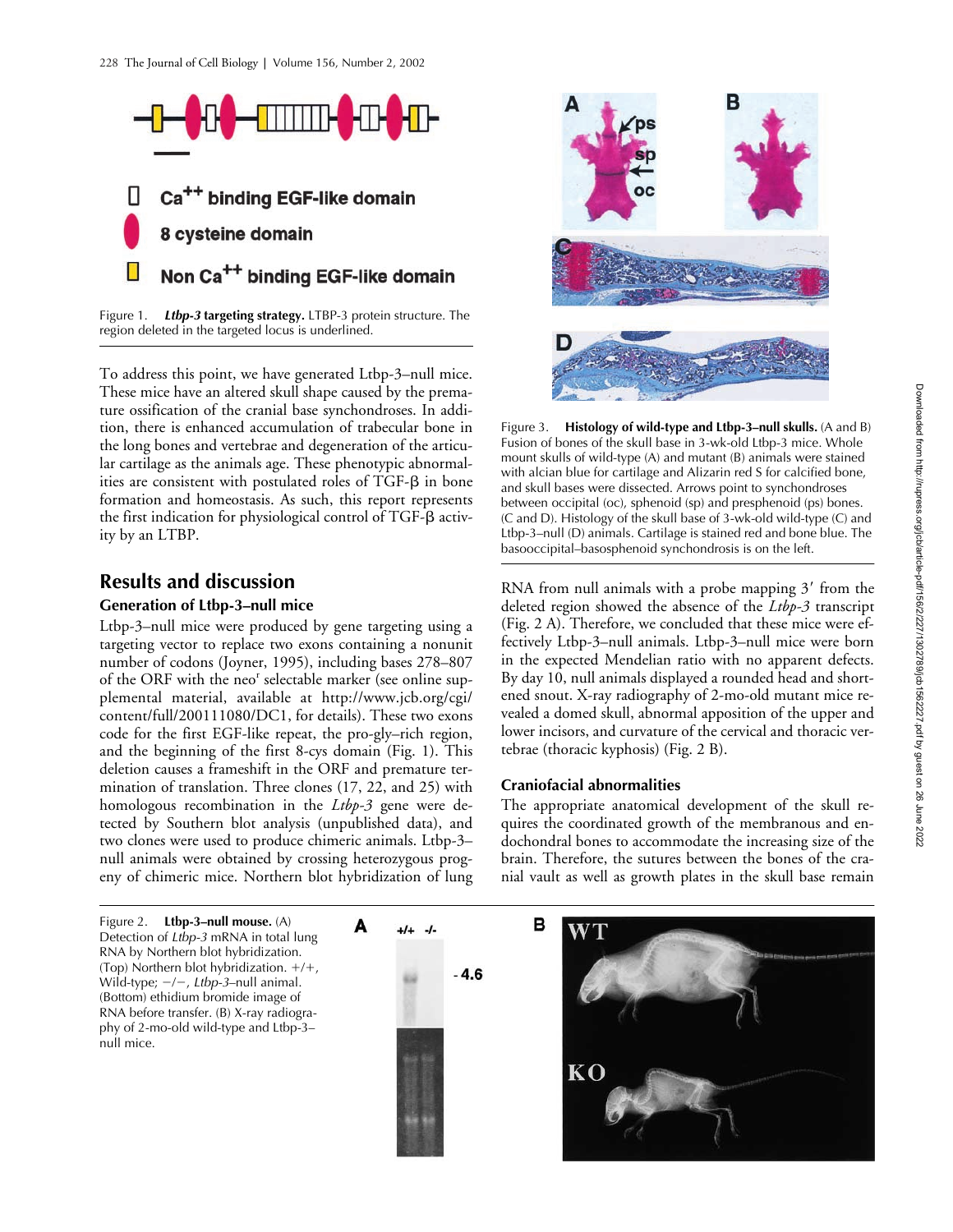

Figure 4. **The histological changes in basooccipital–basosphenoid synchondroses in 1.5-d-old wild-type and Ltbp-3–null animals.**  (A and B) Weingart hematoxylin, Safranin O and Fast green staining. (A) Wild-type. (B) Mutant. Wider zone of hypertrophic chondrocytes in the mutant synchondrosis compared to the wild-type indicates more extensive differentiation. Cartilage is stained red. h, hypertrophic chondrocyte zone; r, resting chondrocyte zone; p, proliferating chondrocyte zone; ph, prehypertrophic chondrocyte zone; (C and D) Immunostaining for collagen X. (C) Wild-type. (D) Mutant. (E and F) Immunostaining for collagen II. (E) Wild-type. (F) Mutant. (G and H) Masson's trichrome staining for bone. More advanced bone

nonossified for an extensive period after birth. There are reports describing potential roles for TGF- $\beta$ s in the differentiation of the membranous bones of the skull (Opperman et al., 1999), but there is no information concerning TGF- $\beta$ function in the biology of the bones of the skull base. Histological studies of the sutures in wild-type and Ltbp-3–null animals revealed no pathological synostosis, i.e. premature fusion of one or more of the cranial vault sutures (unpublished data). However, differential staining for cartilage and bone in whole mount preparations, as well as histological analysis of the cranial base in 21 day old animals, revealed that the cartilaginous growth plates of the synchondroses were absent in mutant animals (Fig. 3, B and D), whereas the synchondroses were nonossified in wild-type littermates (Fig. 3, A and C).

Histologically, a synchondrosis resembles two opposed growth plates with a common zone of resting chondrocytes and separate zones of proliferating and hypertrophic chondrocytes. (Fig. 4 A). The earliest histological changes in the skull base of Ltbp-3–null animals were detected in the basooccipital–basosphenoid synchondrosis 1–2 d after birth. The overall structure of the synchondrosis was altered, as no distinguishable columns of proliferating chondrocytes were visible in the mutant synchondrosis (Fig. 4, compare A and B), and the zones of hypertrophic chondrocytes were wider. Collagen X, a marker for hypertrophic chondrocytes (Elima et al., 1993), was restricted to the ends of the synchondrosis in wild-type animals (Fig. 4 C), but was detected almost throughout the synchondrosis in Ltbp-3–null animals (Fig. 4 D). In addition, collagen type II, a marker for nonhypertrophic chondrocytes (Swalla et al., 1988), was present in the central zone of wild-type synchondrosis, but was absent from that of Ltbp-3– null animals (Fig. 4, E and F). The distance between the cortical bone fronts was smaller in the null animals compared to wild-type littermates as visualized by Masson's trichrome staining, which stains bone blue (Fig. 4, G and H). The ectopic ossification in mutant synchondrosis was also clear from the expression of the bone sialoprotein (*Bsp)*-*1* gene, an osteoblast specific marker (Bianco et al., 1991), in the cells surrounding the synchondrosis (Fig. 4, I and J). Although the basooccipital–basosphenoid synchondrosis was obliterated by 3–5 d after birth, the first changes in the basosphenoid–presphenoid synchondrosis in the null animals were not seen until days 3–10 (unpublished data).

fronts (blue) are apparent in mutant (H) versus wild-type (G) synchondrosis. Arrows point to fronts of the cortical basooccipital and basosphenoid bones. (I and J). In situ hybridization for bone sialoprotein 1 (*Bsp-1*). (I) Wild-type. (J) Mutant. (K and L) In situ hybridization for *Ihh*. (K) Wild-type. (L) Mutant. The strong signal in the middle of the mutant mouse synchondrosis (L) suggests that these chondrocytes are already committed to hypertrophic differentiation. (M and N) In situ hybridization for *PTH/PTHrP-R*. Expression pattern is less defined in the mutant animal sample (N) compared to the wild-type (M), and the transcript is detected through the central region of the synchondrosis. The intensity of the signal is similar in wild-type and in Ltbp-3–null samples. (O and P). In situ hybridization for *PTHrP*. In wild-type synchondroses (O) expression is apparent in proliferating chondrocytes and in lateral chondrocytes of the central region of the synchondrosis. The signal is absent in the resting chondrocytes in the center of synchondrosis. The intensity of the signal is decreased in Ltbp-3–null synchondrosis (P).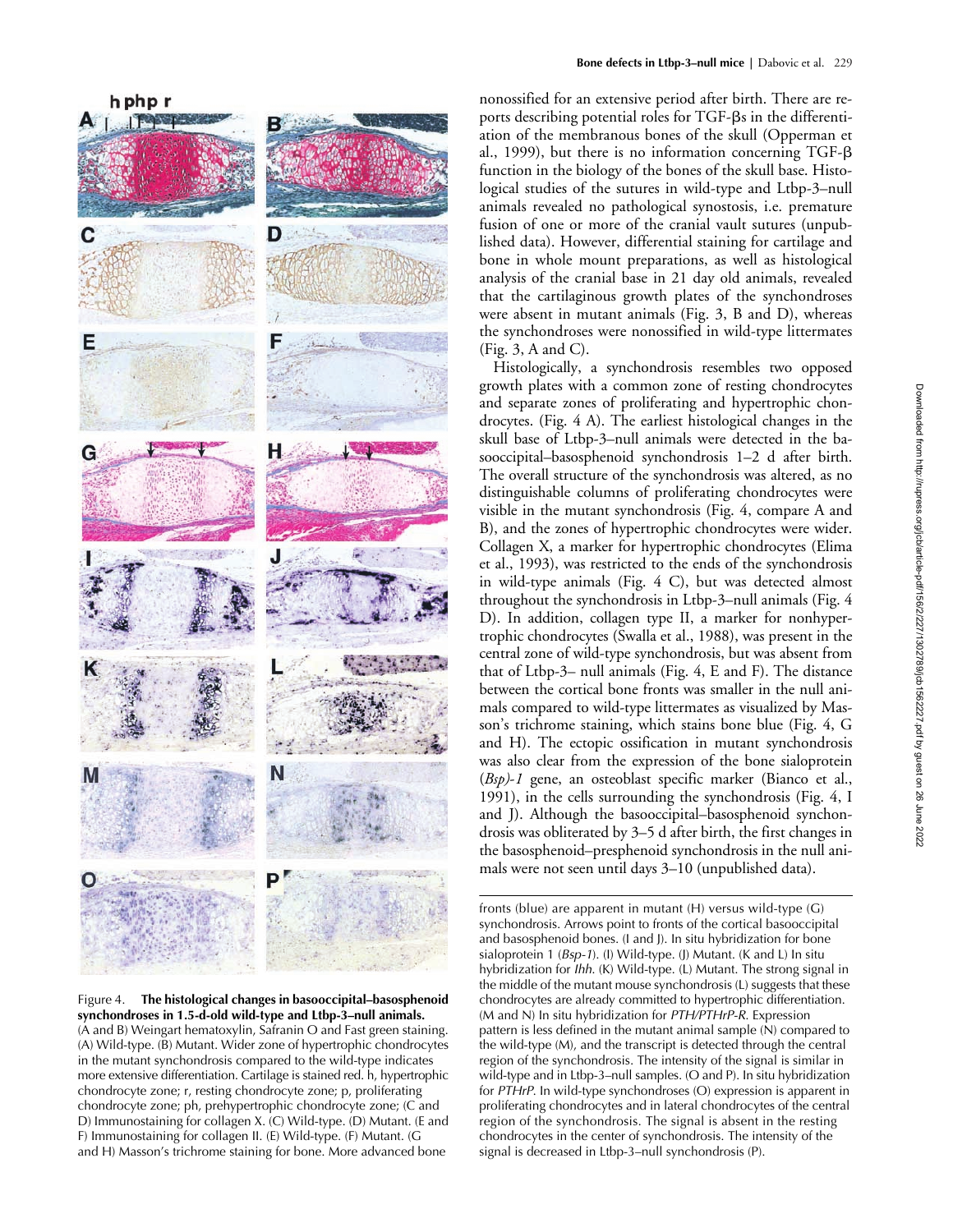Therefore, premature closure of the synchondroses in Ltbp-3–null mice is responsible for the observed craniofacial malformations. The failure to extend the presphenoid, basosphenoid, and the basooccipital bones results in a shortened cranial base. To accommodate the growing brain volume, the membranous bones of the vault expand outward and upward creating a domed skull. The anterior displacement of the foramen magnum may cause the development of the kyphosis, as the spinal column must be realigned with the overall body axis. The shortening of the cranial base also causes the alteration in the apposition of the incisors.

The wider zones of hypertrophic chondrocytes, as well as more advanced bone fronts in the Ltbp-3–null mice, resembled certain changes observed in animals deficient for the expression of parathyroid-hormone related protein (PTHrP) or its receptor PTH/PTHrP-R (for review see Karsenty, 2001). Vortkamp et al. (1996) proposed that chondrocyte differentiation is regulated by an inhibitory feedback loop in which Indian hedgehog (Ihh), produced by the most differentiated prehypertrophic and hypertrophic chondrocytes, stimulates the production of PTHrP by the periarticular cartilage and perichondrium, and PTHrP inhibits hypertrophic differentiation by interaction with its receptor on prehypertrophic chondrocytes (Chung et al., 2001). Therefore, we examined the expression of Ihh, PTHrP, and PTH/PTHrP-R in wild-type and mutant mice. In wild-type mice, Ihh was expressed by prehypertrophic and differentiating hypertrophic chondrocytes, whereas in null animals, Ihh expression was broader, indicating that chondrocytes in the central region of the synchondrosis were committed to hypertrophic differentiation (Fig. 4, K and L). In wild-type animals, PTH/PTHrP-R expression was detected in prehypertrophic chondrocytes, whereas in Ltbp-3–null animals, PTH/PTHrP-R transcripts were detected in the central region of the synchondrosis (Fig. 4, M and N). The expression pattern appeared less organized than that observed in wildtype synchondrosis, but the level of expression was similar as judged by the intensity of the staining. In sections probed for PTHrP, there was broad expression throughout the presumptive zone of proliferating chondrocytes, and the level of expression appeared lower in Ltbp-3–null animals compared to wild-type animals (Fig. 4, O and P). This decreased expression of PTHrP was also observed in the synchondroses of younger animals (see online supplemental material, available at http://www.jcb.org/cgi/content/full/200111080/ DC1). A decreased level of PTHrP in Ltbp-3–null mice would allow more extensive chondrocyte differentiation and account for the more rapid ossification of the synchondroses.

The changes in Ltbp-3–null mice are consistent with previous reports describing a role for TGF- $\beta$ ; in regulating PTHrP expression, although we have been unable to detect differences with antibodies that recognize either active TGF- $\beta$ or phosphorylated Smads. Pateder et al. (2001) and Serra et al. (1999) demonstrated in cell and organ culture that TGF- $\beta$  stimulates PTHrP expression and inhibits hypertrophic differentiation. We infer that in Ltbp-3–null mice there is a deficit in TGF- $\beta$  that results in decreased PTHrP expression and early differentiation of the synchondroses, ectopic ossification, and synostosis. The decrease in PTHrP



Figure 5. **Changes in the structure of long bones in Ltbp 3 mice.** (A–F) Mid-sagittal sections of tibiae (A and B) and caudal vertebrae  $(C-F)$  of 9-mo-old wild-type  $(A, C, and E)$  and mutant  $(B, D, and F)$ animals stained with Weingart hematoxylin/Safranin O/Fast green. (E and F) Higher (5 $\times$ ) magnification of the regions boxed in  $\bar{C}$  and D. (G and H) Mid-sagittal sections of the articular region of proximal tibiae in 6-mo-old wild-type (E) and mutant mice (F). (I and J). Mid-sagittal section of epiphyses of 9-mo-old wild-type and Ltbp-3–null mice. ac, articular cartilage; as, articular surface; gp, growth plate; arrowheads, hypertrophic chondrocytes.

coincident with Ihh expression in the central zone of the synchondroses suggests that  $TGF- $\beta$  acts before the induc$ tion of PTHrP expression and after Ihh expression.

### **Defective bone remodeling**

Because  $TGF- $\beta$  has been shown to be important for long$ bone physiology, we examined the structure of the long bones of Ltbp-3–null mice to determine if other  $TGF$ - $\beta$ mediated functions were affected. By day 8 after birth, null animals showed growth retardation. The weight of adult Ltbp-3–null animals was 30–80% of sex-matched littermates, and the endochondral bones were shorter by  $\sim$ 10– 25%. Histological analysis of the growth plates of tibiae, femora, and vertebrae from 1 d to 2-mo-old animals re-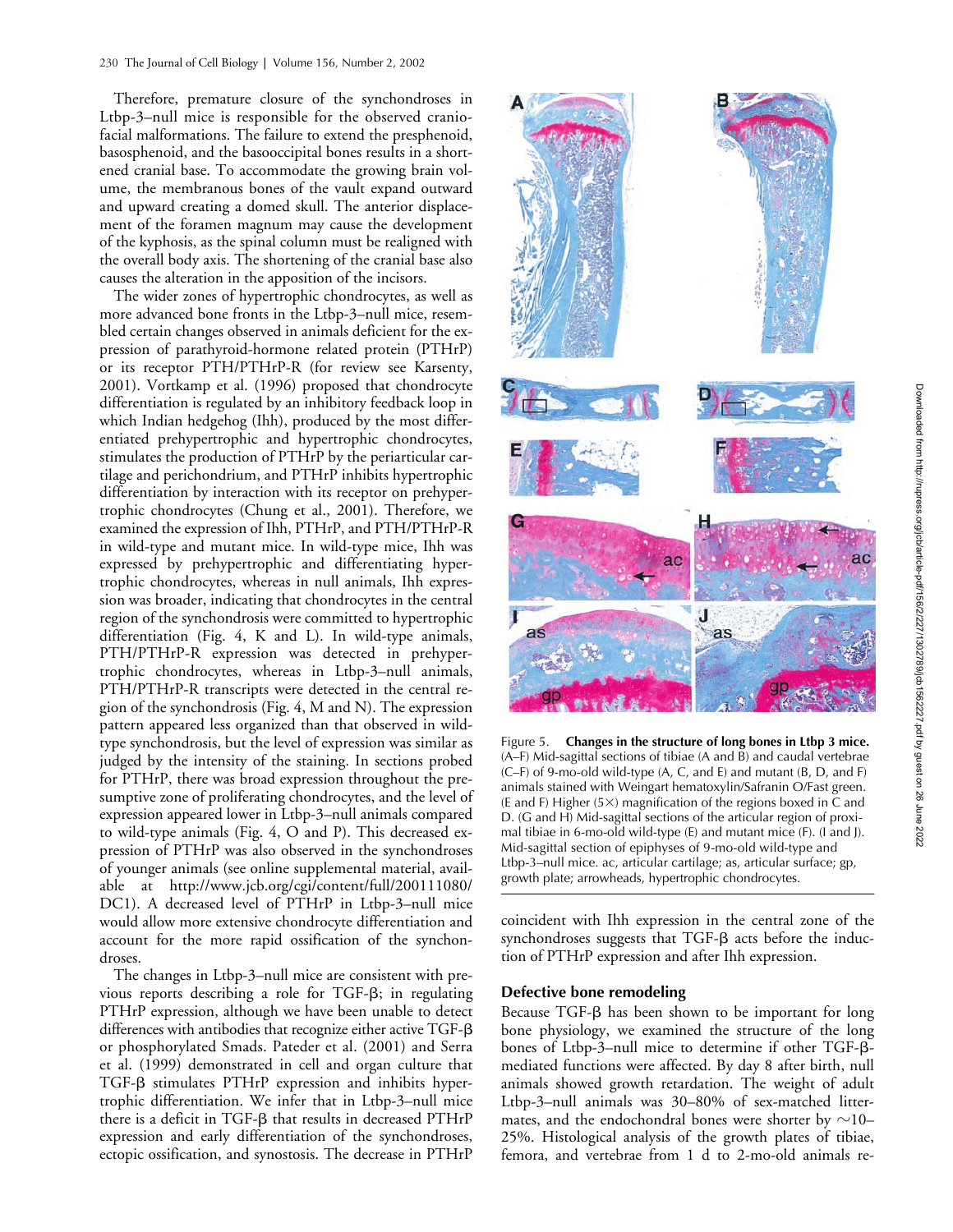vealed no obvious differences between Ltbp-3–null and wild-type littermates (unpublished data). Consistent with the report of Filvaroff et al. (1999), who expressed a type II TGF-ß receptor with a truncated cytoplasmic domain (RIIDN) in osteoblasts and found age-dependent increases in trabecular bone mass, increased trabecular mass in long bones was observed at 3 mo of age in Ltbp-3–null mice with a body weight  $\leq 60\%$  of sex-matched wild-type littermates (unpublished data). This osteosclerosis was more pronounced in 6- and 9-mo-old mutant animals (Fig. 5, compare A and B). Staining for proteoglycans revealed unmineralized cores within the trabecular bones close to the growth plates, suggesting rapid extracellular matrix deposition and initiation of trabecular bone formation. The increased number of metaphysial trabeculae also suggested slow turnover. Similar changes occurred in the vertebrae (5, C–F). Interestingly, mutations in LAP cause Camurati–Engelmann syndrome, which is characterized by sclerosis and hyperosteosis (Janssens et al., 2000; Kinoshita et al., 2000), whereas transgenic animals overexpressing TGF--2 in osteoblasts develop osteoporosis (Erlebacher and Derynck, 1996). Hence, we conclude that an Ltbp-3 defect mirrors long bone phenotypes caused by impaired TGF- $\beta$  signaling.

The inhibition of  $TGF- $\beta$  signaling has been shown to$ lead to periarticular cartilage terminal differentiation and ossification. Mice either expressing a TGF-ß RIIDN in articular cartilage, synovium and periosteum/perichondrium (Serra et al., 1997), or deficient in Smad-3 (Yang et al., 2001) develop degenerative joint disease. Ltbp-3–null animals also develop progressive degeneration of articular cartilage resembling osteoarthritis. Histological analysis of the knee joints of mutant and wild-type littermates revealed pathological changes in the articular cartilage of 6-mo-old Ltbp-3–null animals: proteoglycan staining was decreased (compare Fig. 5, G and H) and hypertrophic chondrocytes were detected in the superficial layers of the articular cartilage (Fig. 5 H). In wild-type mice, the articular cartilage consisted almost exclusively of mature nonhypertrophic chondrocytes (Fig. 5 G). In mutant mice, at 9 mo, articular cartilage was absent, the articular surface appeared ossified and fibrotic (Fig. 5 J), and osteophytes were present (unpublished data). Similar changes were observed in the vertebral joints (Fig. 5, C–F). The degenerative changes in Ltbp-3– null joints present later (6–9 mo) than those in RIIDN transgenic and Smad-3–deficient animals. We believe that Ltbp-3 deficiency causes a more moderate decrease in TGF- $\beta$ levels compared to the inhibition of  $TGF$ - $\beta$  signaling in DNIIR and Smad-3–null animals.

## **Summary**

This report describes the phenotype of the Ltbp-3–null mouse: premature obliteration of synchondroses, osteosclerosis, and osteoarthritis. These manifestations are consistent with published evidence suggesting TGF- $\beta$  involvement in bone remodeling and homeostasis. Therefore, we propose that Ltbp-3 regulates TGF- $\beta$  bioavailability either by enhancing secretion of the TGF- $\beta$  small latent complex or by participating in the activation of the latent TGF- $\beta$ , as suggested from results obtained for LTBP-1 in cell culture (Miyazono et al., 1991; Flaumenhaft et al., 1993). Irrespective of the mechanism, the phenotypic changes in Ltbp-3– null mice are consistent with previous results describing a role for TGF- $\beta$  in regulating PTHrP expression, as well as with the effects of impaired  $TGF$ - $\beta$  signaling on bone physiology in vivo. Hence, this represents the first report providing genetic evidence in support of the role for LTBP in regulating TGF-β bioavailability. Experiments to determine the precise mechanism underlying these phenotypes are underway.

# **Materials and methods**

## **Ltbp-3 gene targeting**

Ltbp-3 gene targeting strategy, as well as the production and characterization of mice with a disrupted Ltbp-3 gene, are described in the online supplemental material (available at http://www.jcb.org/cgi/content/full/ 200111080/DC1). X-ray radiography was performed on anaesthetized animals using a Micro 50 (Microfocus Imaging) at 30 KV for 10 s.

### **Histology and immunohistochemistry**

Whole-skull staining with Alizarin red S and Alcian blue was performed as described (Lufkin et al., 1992). For histological analysis, samples were fixed overnight in 4% paraformaldehyde in PBS at 4°C, decalcified in 10% EDTA/2.5% paraformaldehyde in PBS for 7–14 d at 4C, dehydrated through an ethanol series, cleared in xylene, and embedded in paraffin. 5-um sections were stained with either Masson's Trichrome Stain or Weingart's hematoxilin/Fast Green/Safranin O (Luna, 1992) for bone and cartilage. Collagen II was detected using mouse monoclonal 2B1.5 antibody (NeoMarkers) and M.O.M. Kit (Vector) and collagen X using rabbit antiserum pXNC1-8, a gift from G. Lunstrum (Shriners Hospital for Children, Portland, OR) and the Vector Elite Kit.

#### **In situ hybridization**

RNA probes were prepared using DIG RNA labeling kit (Roche). The probes used were *Bsp-1*, a gift from I. Thesleff (University of Helsinki, Helsinki, Finland), *Ihh*, a gift from A. McMahon (Harvard University, Cambridge, MA), PTHrP-R, gift of A. Broadus (Yale University Medical School, New Haven, CT), and PTHrP, a gift of H. Kronenberg (Massachusetts General Hospital, Boston, MA). In situ hybridization was performed as described (Wassarman et al., 1997).

#### **Online supplemental material**

Included in the online supplemental materials (available at http:// www.jcb.org/cgi/content/full/200111080/DC1) are details of the targeting strategy for production of *Ltbp-3* disruption and characterization of the genotypes of the mutant mice (Fig. S1), a picture of in situ hybridization of embryos probed for *Ltbp-3* expression (Fig. S2), and an illustration of PTHrP expression in the synchondroses of newborn animals (Fig. S3).

Submitted: 26 November 2001 Revised: 13 December 2001 Accepted: 14 December 2001

## **References**

- Bianco, P., L.W. Fisher, M.F. Young, J.D. Termine, and P.G. Robey. 1991. Expression of bone sialoprotein (BSP) in developing human tissues. *Calcif. Tissue Int.* 49:421–426.
- Chung, U.I., E. Schipani, A.P. McMahon, and H.M. Kronenberg. 2001. Indian hedgehog couples chondrogenesis to osteogenesis in endochondral bone development. *J. Clin. Invest.* 107:295–304.
- Dallas, S.L., K. Miyazono, T.M. Skerry, G.R. Mundy, and L.F. Bonewald. 1995.

The authors would like to thank J. Annes, B. Arias, E. Arteaga-Solis, A. Auerbach, A. Joyner, S. Ortega, and M. Vassallo for assistance.

This work was supported by grants CA78422, CA34282, and DE13742 from the National Institutes of Health, and from the National Marfan Foundation to D.B. Rifkin. B. Dabovic was supported by Department of Defense grant DAMD 17-99-1-9319. H. Obata was supported by a Bausch and Lomb Overseas Research Fellowship.